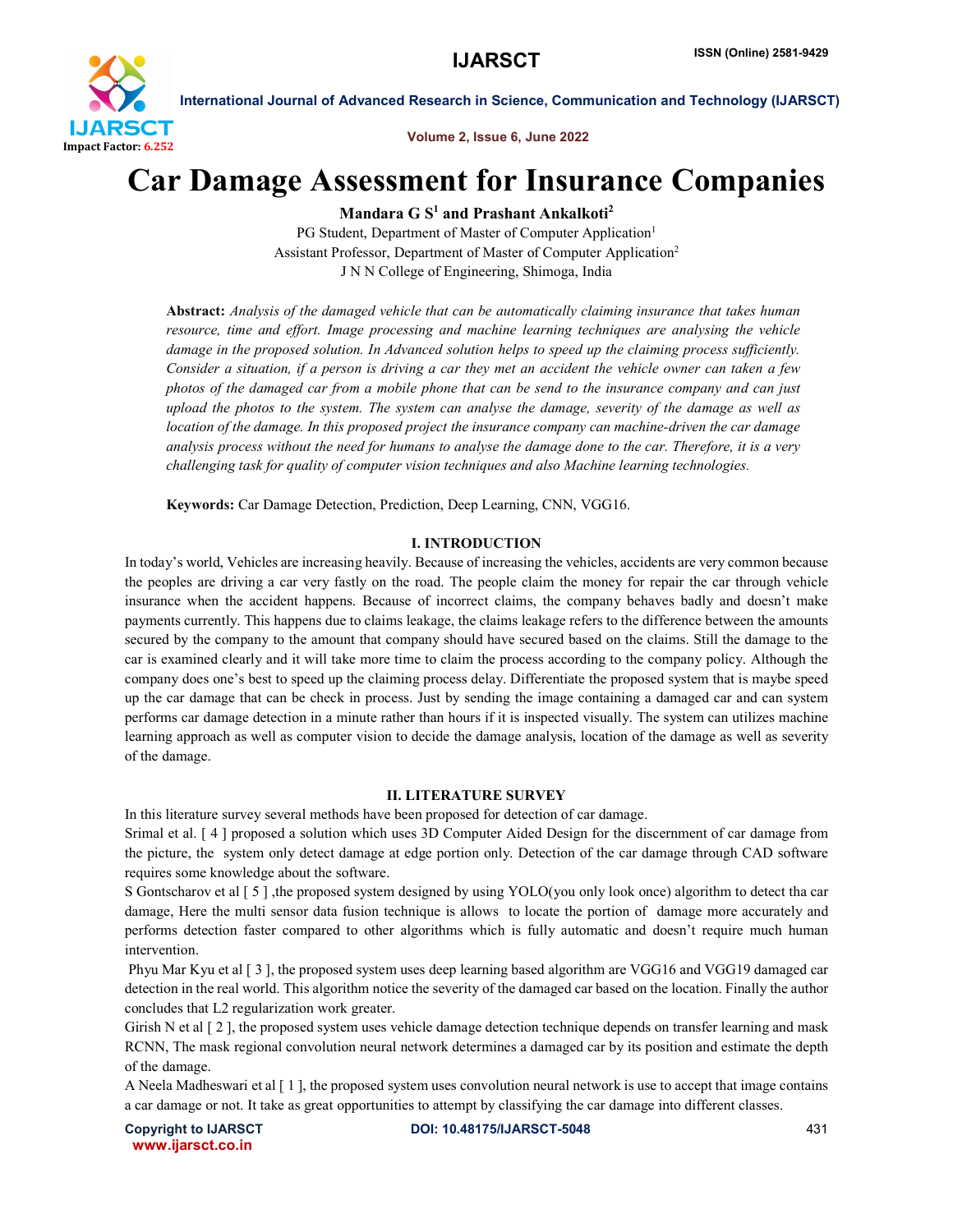

### Volume 2, Issue 6, June 2022

# III. PROPOSED METHODOLOGY

Detect the car damage using photo taken at the accident scene is very useful to reduce the cost of processing insurance claims, as well as provide greater convenience for vehicle users.

The following methods are used in the proposed system.

- 1. Dataset Explanation.
- 2. Describing the level of damage.
- 3. CNN Model.
- 4. VGG16 Algorithm.

### 3.1 Dataset Explanation

Data preparation is very costly depending on the demand of marking the data.VGG16 can be used to need as a true image in an input. Cross-validation is an approximate for our models to takes a more time since, it is very costly to train the VGG16 for many years. Consequently split the dataset arbitrarily into distinct set for training and validation. Car is to train for multiple times. At the end train and test can be split for similar images. In this dataset we use more different types of car images. Report our three collected datasets are following.

- Image Net dataset Vehicle
- Dataset All the three dataset are contained train and validation of damaged and undamaged cars.

# 3.2 Describing the Level of Damage

Damaged car can be defined by their incidence. We think about each damaged part into small, average, severe. The categorization of the damaged car levels as follows.

- Small Damage creaks in headlight.
- Average Damage Damage in car doors.
- Severe Damage damage of air bags.

### 3.3 CNN Model

CNN is one of the neural network it is used for processing the image and segmentation of the image. In this project we use a convolution neural network model for detect the image contains a car. CNN is also used to analyses the damage of the car.

### 3.4 VGG16 Algorithm

The Image Net Large Scale Visual Recognition Challenge is one of the visions of computer. They contain two jobs. Initial is to detect things within an image called object localization. Next is to classifying the images called image classification.

CNN is the one of the best vision model planning. In VGG16 contains four layers they are convolution, max pooling, and fully connected softmax. In this algorithm 16 refers to contain 16 layers.



Fig. 1: Flow of the project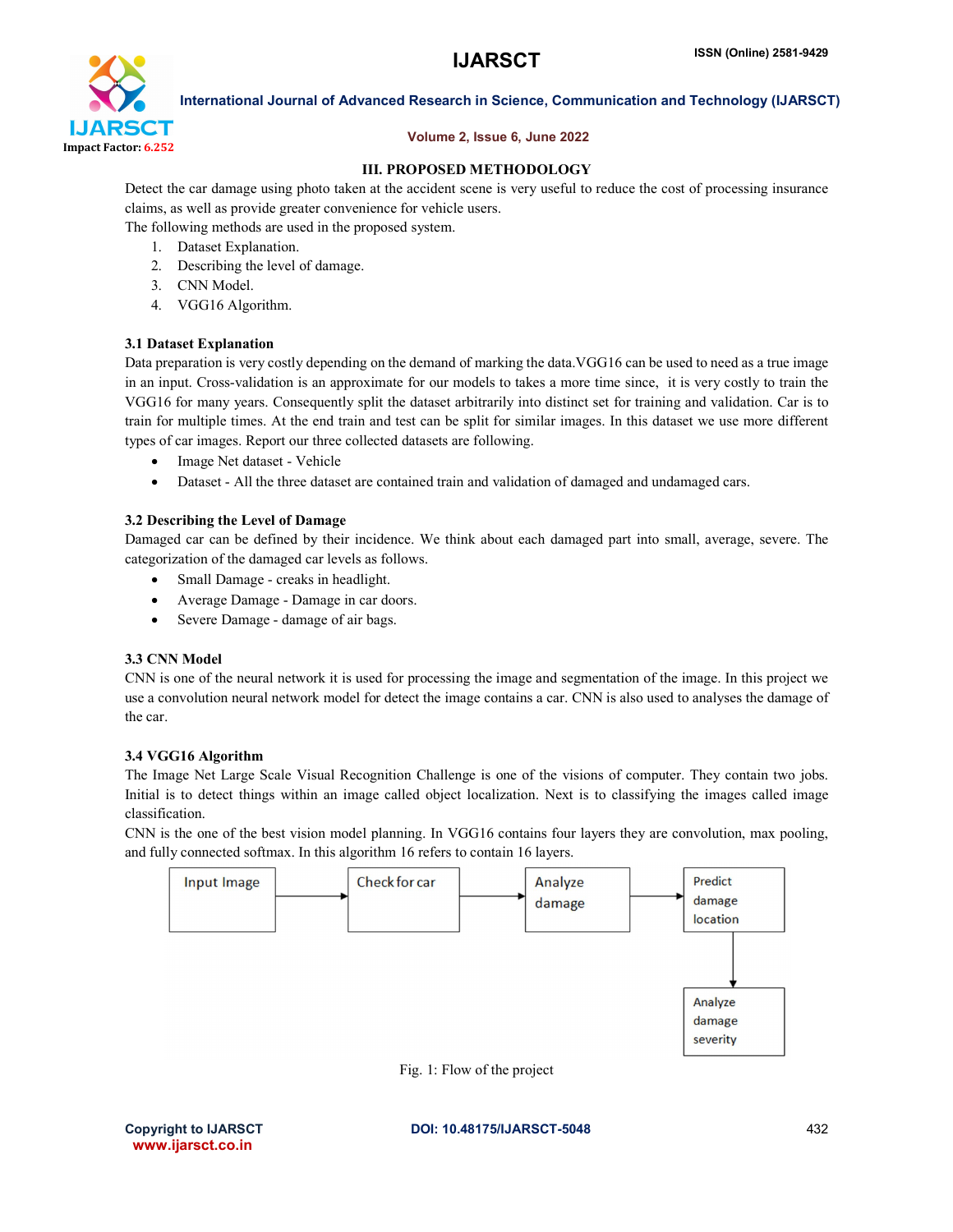

#### Volume 2, Issue 6, June 2022

In this diagram they tell about the working of the project. In the first block they took a damaged car as an input. Once this image is given as an input after that they apply neural network is to be interesting for detecting the image hold the car. Car detection is done perfectly, then goes to the next step or else does not go to the next step. Detection of the car is done perfectly then analyse the damage of the car by applying the neural network. Check for car it may contains any damage then go to next step or does not proceed to the next step. If the damage is detect in the system estimate the location in the damaged car like front, back, and side of the car. They give the accurate result for the location of damaged car, and also give severity like minor, moderate, and severe. In this system they carry out some functions including car detection, car damage analysis, predict the location of the damaged car and also car damaged severity.

### IV. EXPERIMENTAL RESULTS

First we have to train the image contains a car. The data contains three classes namely train, test and validation. Trained image is compare with the test image. Car as to be trained for many times by using epochs which means how many times the algorithm can work between the whole training dataset. In this graph they can taken only two times of running the algorithm. Finally the comparison is completed lastly print the graph containing accuracy, validation accuracy, loss and validation loss that is shown in the below fig.2 and fig.3.



Fig. 2: Accuracy result of car



Fig. 3: Line graph of model accuracy

After that the system takes input as damaged car image. To identify the location and severity of the damage Input car is shown in the fig.4.

www.ijarsct.co.in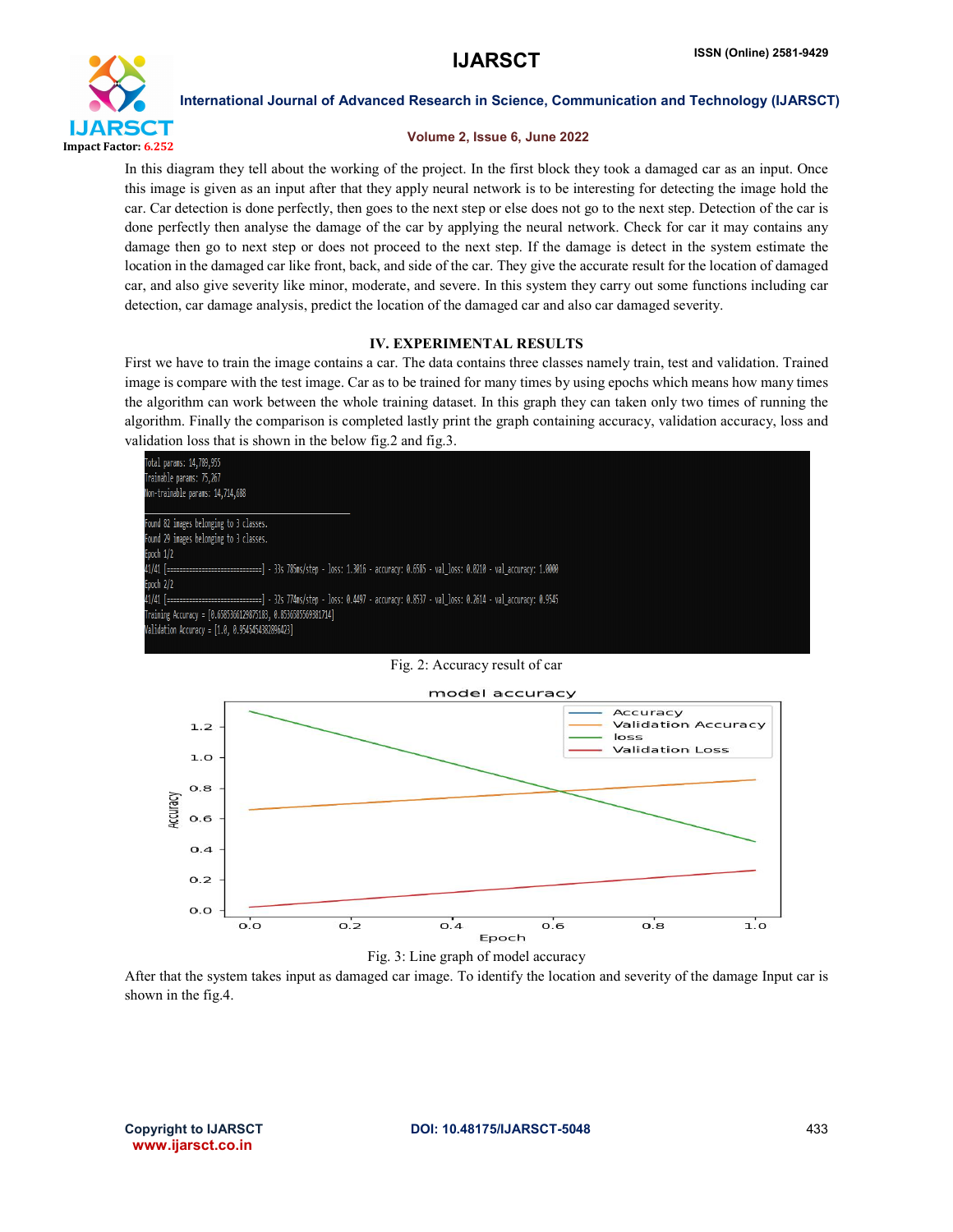

Volume 2, Issue 6, June 2022





Once the image is loaded then we check that image contains a car or not. If the image contains a car then print the validation this is a picture of your car otherwise they does not print any result. Shown in the below diagram.



Fig. 5: Successful car validation Fig. 6: Unsuccessful validation

Next have to analyze the damage of the car. Car damage as to be analyze by applying the neural network and check for validation then print the damage validation check is true. That is show in below diagram.





www.ijarsct.co.in

Copyright to IJARSCT **DOI: 10.48175/IJARSCT-5048** 434 Fig. 7: Successful damage validation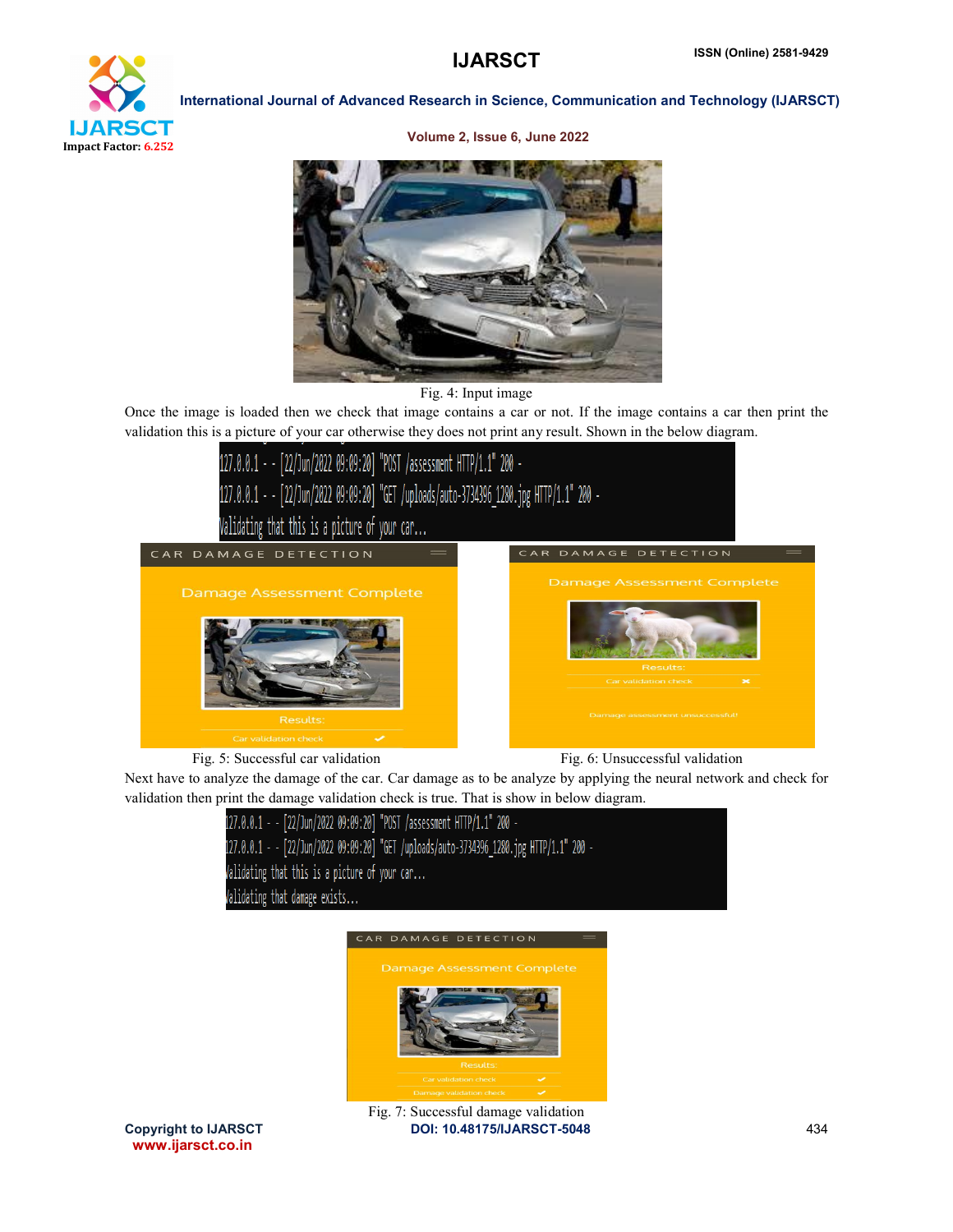

Volume 2, Issue 6, June 2022

Once the damage validation is check successfully then we have to predict the damage location such as front of the car, rear of the car and side of the car. Shown in the below diagram.

| 127.0.0.1 - - [22/Jun/2022 09:09:20] "POST /assessment HTTP/1.1" 200 -                   |
|------------------------------------------------------------------------------------------|
| 127.0.0.1 - - [22/Jun/2022 09:09:20] "GET /uploads/auto-3734396 1280.jpg HTTP/1.1" 200 - |
| Validating that this is a picture of your car                                            |
| Validating that damage exists                                                            |
| Determining location of damage                                                           |



Fig. 8: Prediction of front location

After completing the location of the damage prediction then we have to check for severity of the damaged car namely minor, moderate or severe. Shown in the below diagram.



Fig. 9: Damage assessment complete in minor severity Fig. 10: Damage assessment complete in moderate severity

www.ijarsct.co.in